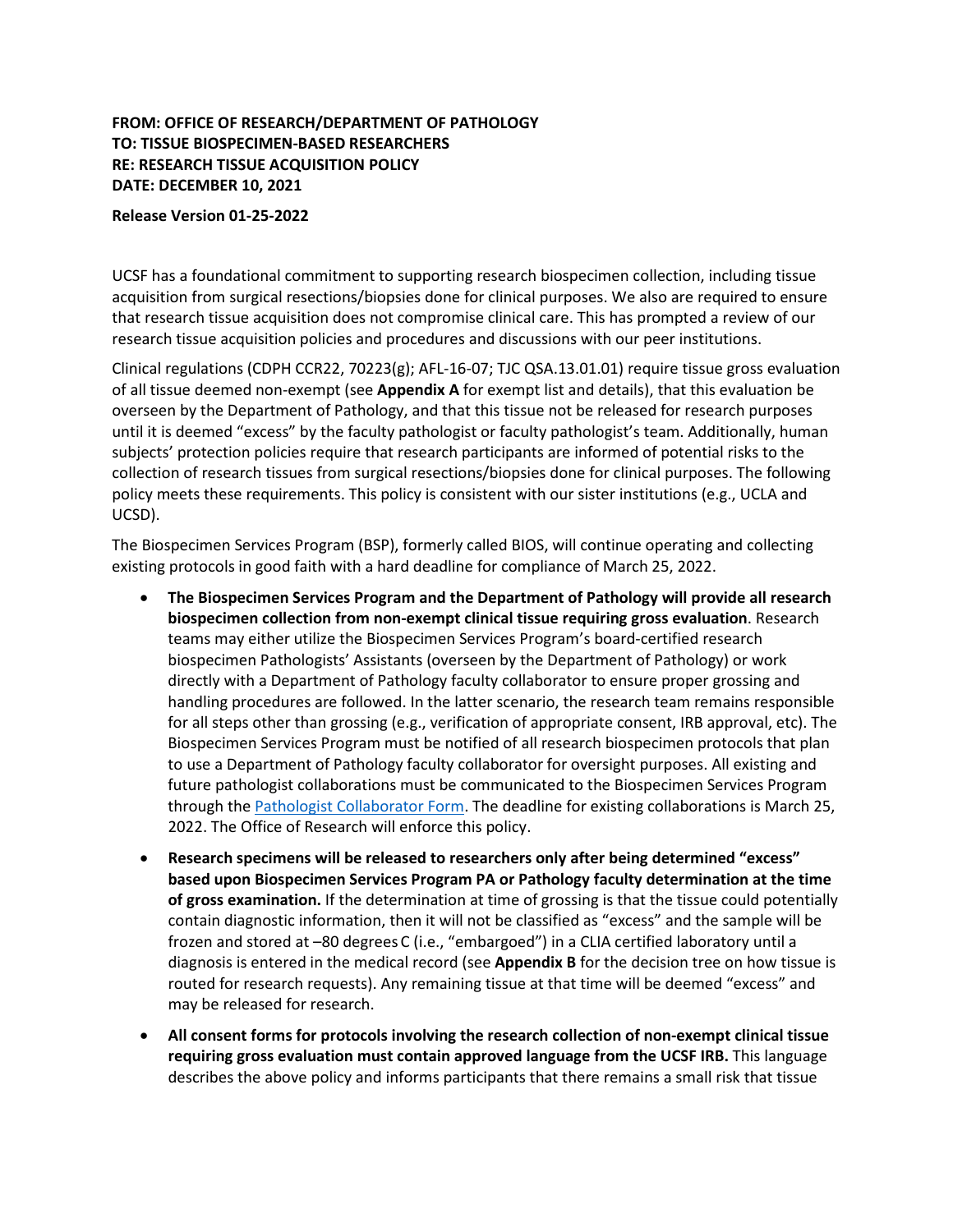deemed "excess" and released for research purposes could compromise pathologic diagnosis (see **Appendix C** for the UCSF IRB approved language and instructions).

We recognize that this policy represents a change to some research protocols and will require additional work from study teams to comply. We also realize that some research protocols will require immediate receipt of research tissue specimens that this policy disallows. The Office of Research is committed to helping find solutions to issues raised by this change. Please contact us at research@ucsf.edu.

## **APPENDIX A: EXEMPT TISSUE**

## [Policy #: 1.03.06 Exempt Tissue Policy Perioperative Services](https://ucsfonline.sharepoint.com/sites/ucsfpolicies/PeriOperative%20Services/Forms/AllItems.aspx?id=%2Fsites%2Fucsfpolicies%2FPeriOperative%20Services%2FOperating%20Rooms%20%28ML%2CMZ%2CMB%2COSC%29%2FExempt%20Tissue%20Policy%2Epdf&parent=%2Fsites%2Fucsfpolicies%2FPeriOperative%20Services%2FOperating%20Rooms%20%28ML%2CMZ%2CMB%2COSC%29)

As of a 2021 exempt tissue policy revision, only resection tissue that is otherwise considered exempt can be considered exempt for research purposes. The exempt tissue policy is maintained by the OR committee with input from Pathology. *In vivo* biopsies for research are not required to be submitted to pathology, with appropriate patient consent.

### **APPENDIX B: DECISION TREE**

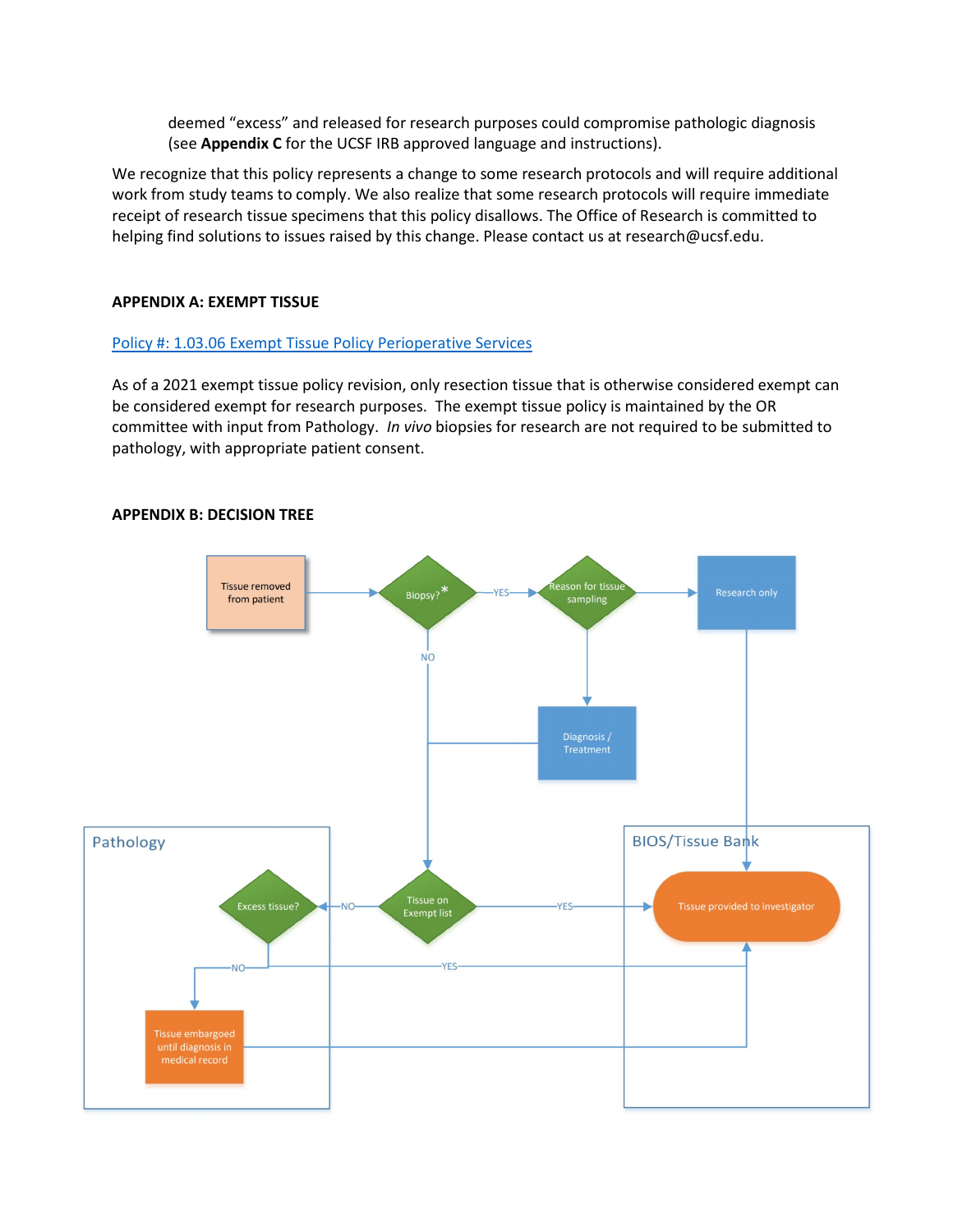\*Biopsy is defined as a specimen that does not require gross evaluation by a Pathologist or pathology designee, beyond measurements, and is small in size, for example if it were to be submitted for microscopic evaluation it could fit within one pathology tissue cassette. A biopsy that is submitted for research is not suitable for a subsequent clinical care pathology report; if this is necessary, then multiple biopsies should be performed and directed appropriately.

## **APPENDIX C: UCSF IRB APPROVED CONSENT FORM LANGUAGE**

Use the following text if your protocol involves the research collection of non-exempt tissue derived from clinical specimens. The additional UCSF IRB approved consent form language is not required for studies collecting designated research biopsies.

## **"Risk of inadequate specimens for diagnostic purposes:**

Providing parts of your surgically-removed tissue for research could, in rare cases, result in too little tissue being available for your doctors to make a clinical diagnosis (or complete other clinically important tests). To minimize this risk, a Pathologist (or a pathology designee) carefully evaluates every tissue specimen at the time of surgery to decide if it can safely be provided for research. With this process in place, we believe the risk of negatively impacting your clinical care through providing tissue for research is extremely small (below 1%)."

| <b>Modification Form Question</b>                                                                        | <b>Answer</b>                                                                                                                                                                                                                                                                                                                                                                                                                                                                            |
|----------------------------------------------------------------------------------------------------------|------------------------------------------------------------------------------------------------------------------------------------------------------------------------------------------------------------------------------------------------------------------------------------------------------------------------------------------------------------------------------------------------------------------------------------------------------------------------------------------|
| <b>1.8 Modification level</b>                                                                            | <b>Minor</b>                                                                                                                                                                                                                                                                                                                                                                                                                                                                             |
| 1.9 New protocol version                                                                                 | <b>No</b>                                                                                                                                                                                                                                                                                                                                                                                                                                                                                |
| 1.10 Changes to clinical<br>activities                                                                   | <b>No</b>                                                                                                                                                                                                                                                                                                                                                                                                                                                                                |
| 1.11 Changes to study design                                                                             | <b>No</b>                                                                                                                                                                                                                                                                                                                                                                                                                                                                                |
| 1.12 Types of changes being<br>made                                                                      | Any other type of change                                                                                                                                                                                                                                                                                                                                                                                                                                                                 |
| 1.13 Personnel changes                                                                                   | <b>No</b>                                                                                                                                                                                                                                                                                                                                                                                                                                                                                |
| 1.14 Are any of these changes<br>being made as a result of an<br>adverse event                           | <b>No</b>                                                                                                                                                                                                                                                                                                                                                                                                                                                                                |
| 1.17 Do any of these changes<br>affect the Risk/Benefit ratio                                            | <b>No</b>                                                                                                                                                                                                                                                                                                                                                                                                                                                                                |
| 1.18 List any minor and/or<br>administrative changes and<br>provide justifications where<br>appropriate: | Copy and paste the following:<br>The following language be added to the Risks section of the<br>consent form, per the newly issued UCSF Biospecimen Services<br>Program Policy. This is the only change being made.<br>"Risk of inadequate specimens for diagnostic purposes:<br>Providing parts of your surgically-removed tissue for research<br>could, in rare cases, result in too little tissue being available for<br>your doctors to make a clinical diagnosis (or complete other |

## **Instructions from IRB for updating consent forms:**